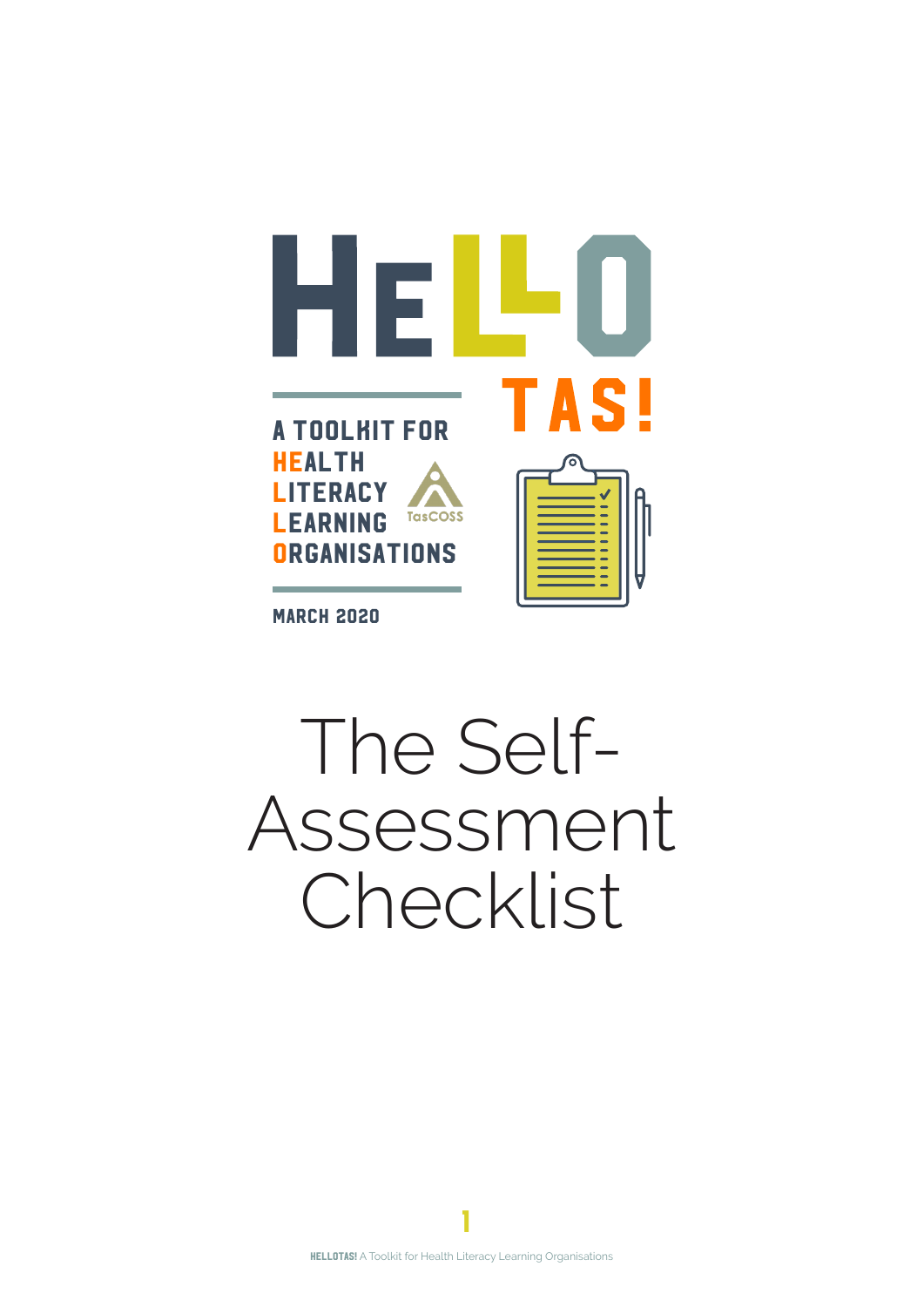## 1. Consumer involvement

**Involving consumers in organisational planning and evaluation processes, and supporting them to be experts on their own needs and wellbeing.**

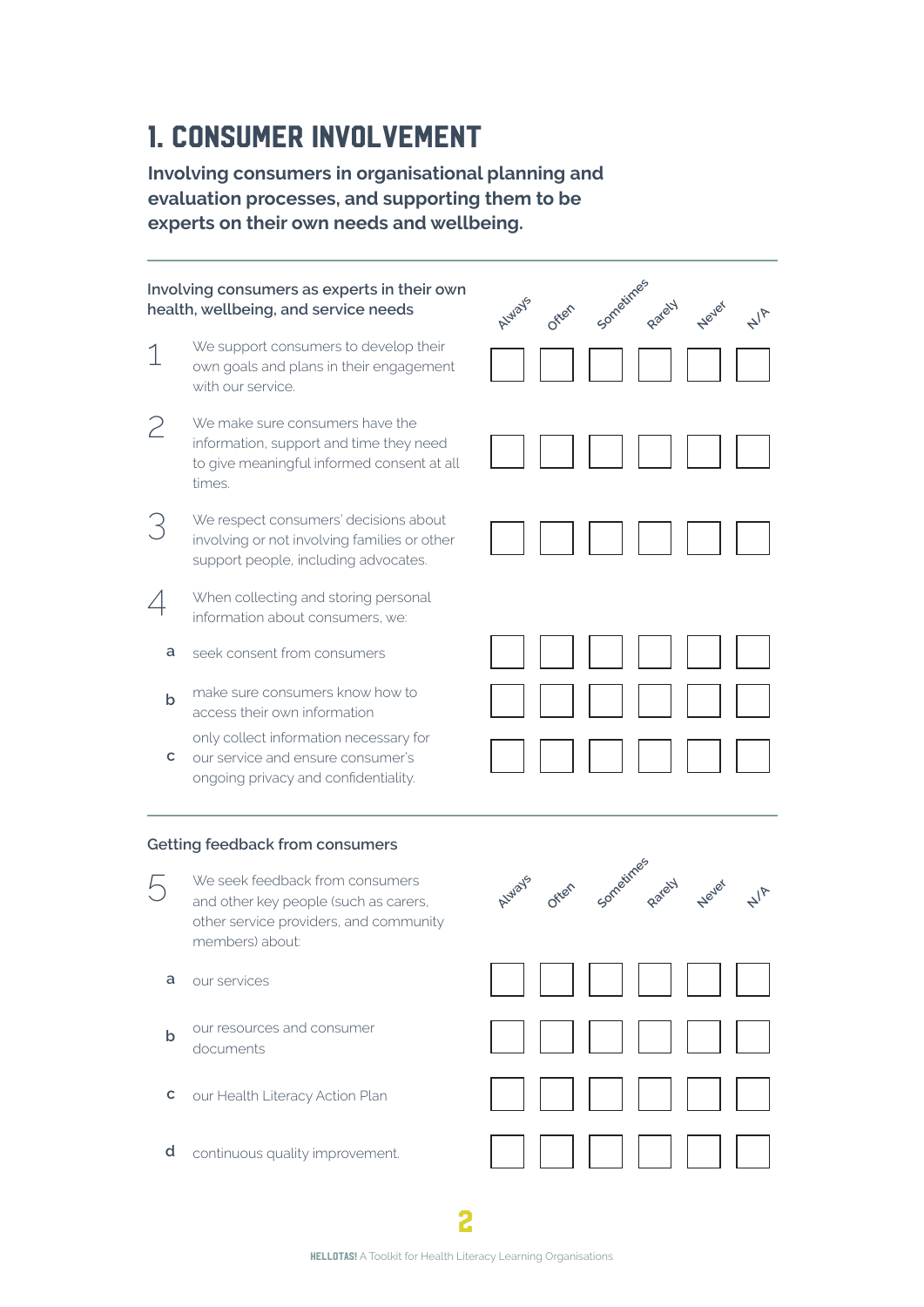

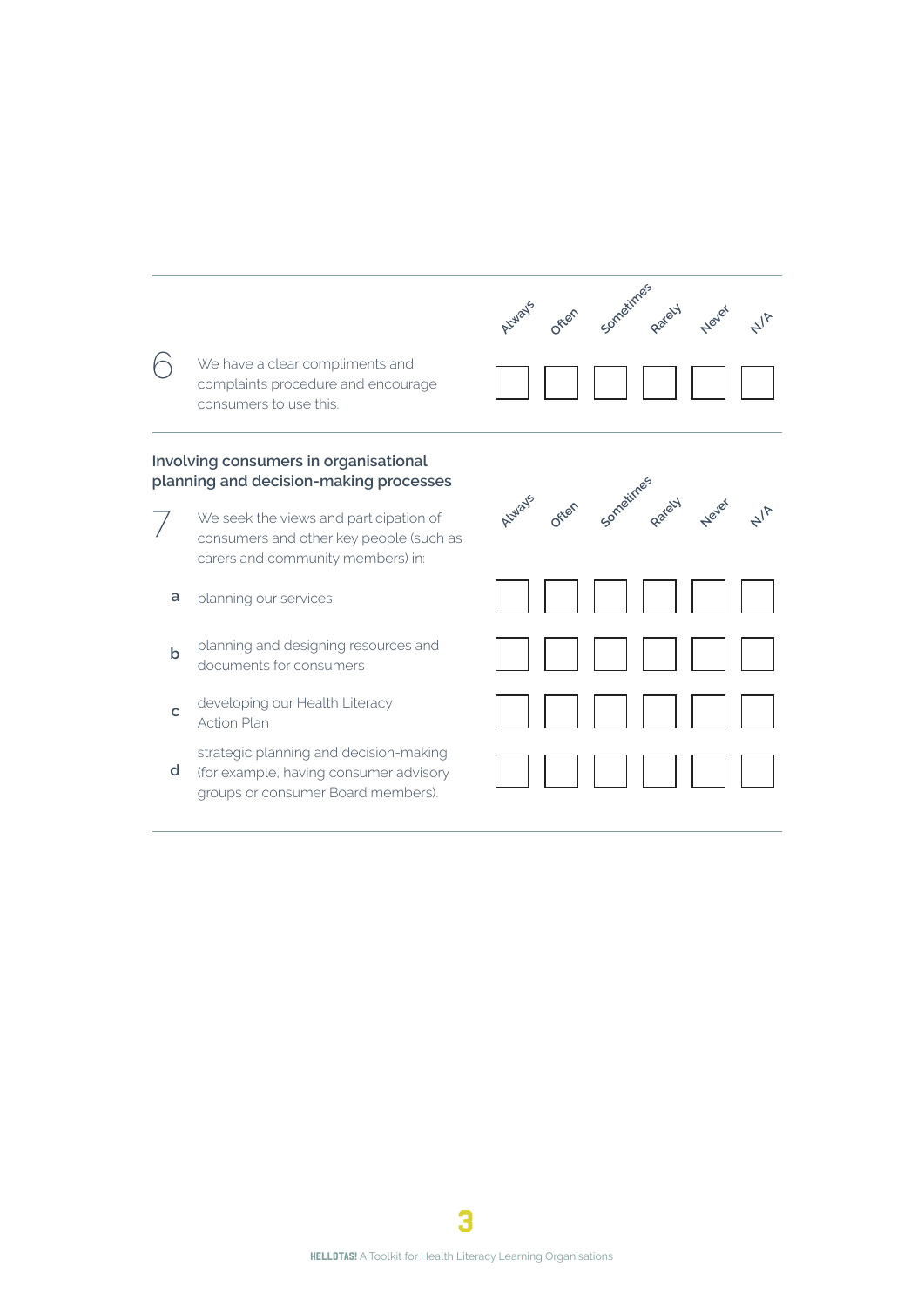## 2. WORKFORCE

### **Encouraging and supporting our workforce to use effective health literacy practices.**

#### **Encouraging a health literate workplace culture**

|   | We link health literacy ideas in with other<br>organisational processes, such as:                                                             | Atylays | Often |  | Never |  |
|---|-----------------------------------------------------------------------------------------------------------------------------------------------|---------|-------|--|-------|--|
| a | workplace training<br>(eg. induction training)                                                                                                |         |       |  |       |  |
| b | staff meetings and other activities<br>(eg. reflective practice)                                                                              |         |       |  |       |  |
| C | staff resources<br>(eg. policies and procedures)                                                                                              |         |       |  |       |  |
| d | continuous quality improvement                                                                                                                |         |       |  |       |  |
| е | Performance Development Plans                                                                                                                 |         |       |  |       |  |
| 2 | We use clear written and spoken<br>communication throughout the<br>organisation and ensure client information<br>remains current and accurate |         |       |  |       |  |
|   | We use health literate approaches when<br>working with consumers.                                                                             |         |       |  |       |  |
|   |                                                                                                                                               |         |       |  |       |  |
|   | Developing our workforce's health<br>literacy skills                                                                                          |         | Often |  | Never |  |
|   | Our staff members, including volunteers<br>understand what health literacy means                                                              |         |       |  |       |  |
|   | Our staff identify and share information<br>about relevant health literacy resources                                                          |         |       |  |       |  |
|   | We encourage and support staff to attend<br>health literacy specific training                                                                 |         |       |  |       |  |

4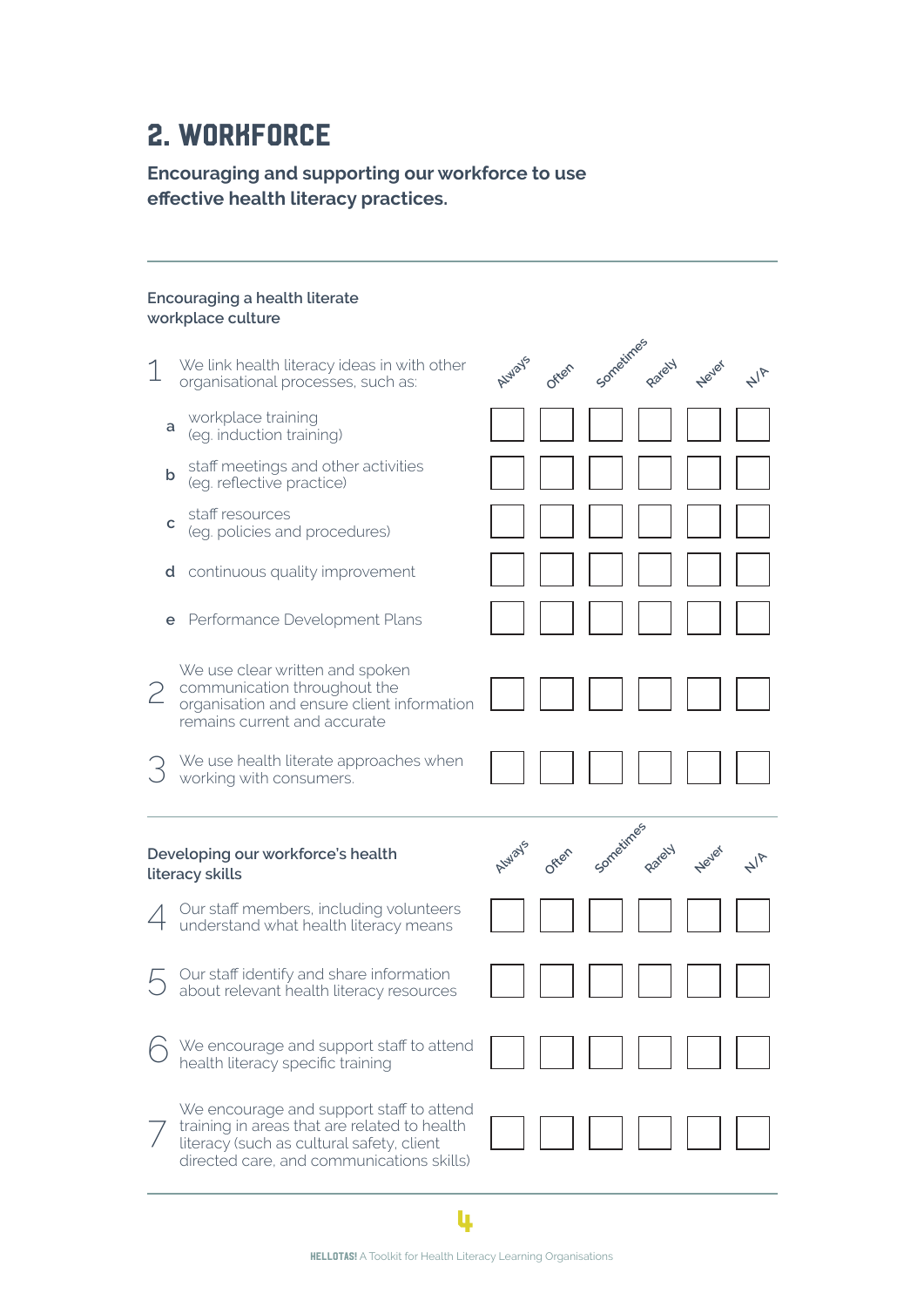## 3. meeting the needs of diverse communities

**Working to improve the health literacy of our consumers, and making sure that all consumers are able to use our services and participate effectively in our organisation, regardless of their health literacy skills.**

|   | Developing consumer health literacy skills                                                                                                            | ALWays | Offen | Sometimes | Never | $4\sqrt{2}$ |
|---|-------------------------------------------------------------------------------------------------------------------------------------------------------|--------|-------|-----------|-------|-------------|
|   | We work with other services and local<br>communities to build health literacy.                                                                        |        |       |           |       |             |
|   | We design our services and resources to<br>make it easier for consumers to:                                                                           |        |       |           |       |             |
|   | a communicate effectively                                                                                                                             |        |       |           |       |             |
| b | identify and manage barriers to health<br>and wellbeing                                                                                               |        |       |           |       |             |
| с | make informed decisions about their<br>health and wellbeing                                                                                           |        |       |           |       |             |
|   | <b>d</b> maintain their health and wellbeing.                                                                                                         |        |       |           |       |             |
|   |                                                                                                                                                       |        |       |           |       |             |
|   | Meeting the diverse needs of consumers                                                                                                                |        | Often |           | Never |             |
|   | We have clear protocols and processes<br>in place for using interpreters or any other<br>communication support for consumers<br>who use our services. |        |       |           |       |             |
|   | We make sure our resources and<br>services are inclusive by:                                                                                          |        |       |           |       |             |
| a | making sure our resources reflect the<br>diversity of our consumers                                                                                   |        |       |           |       |             |
|   | having ties with key people and<br><b>b</b> organisations that represent the<br>different communities we work with                                    |        |       |           |       |             |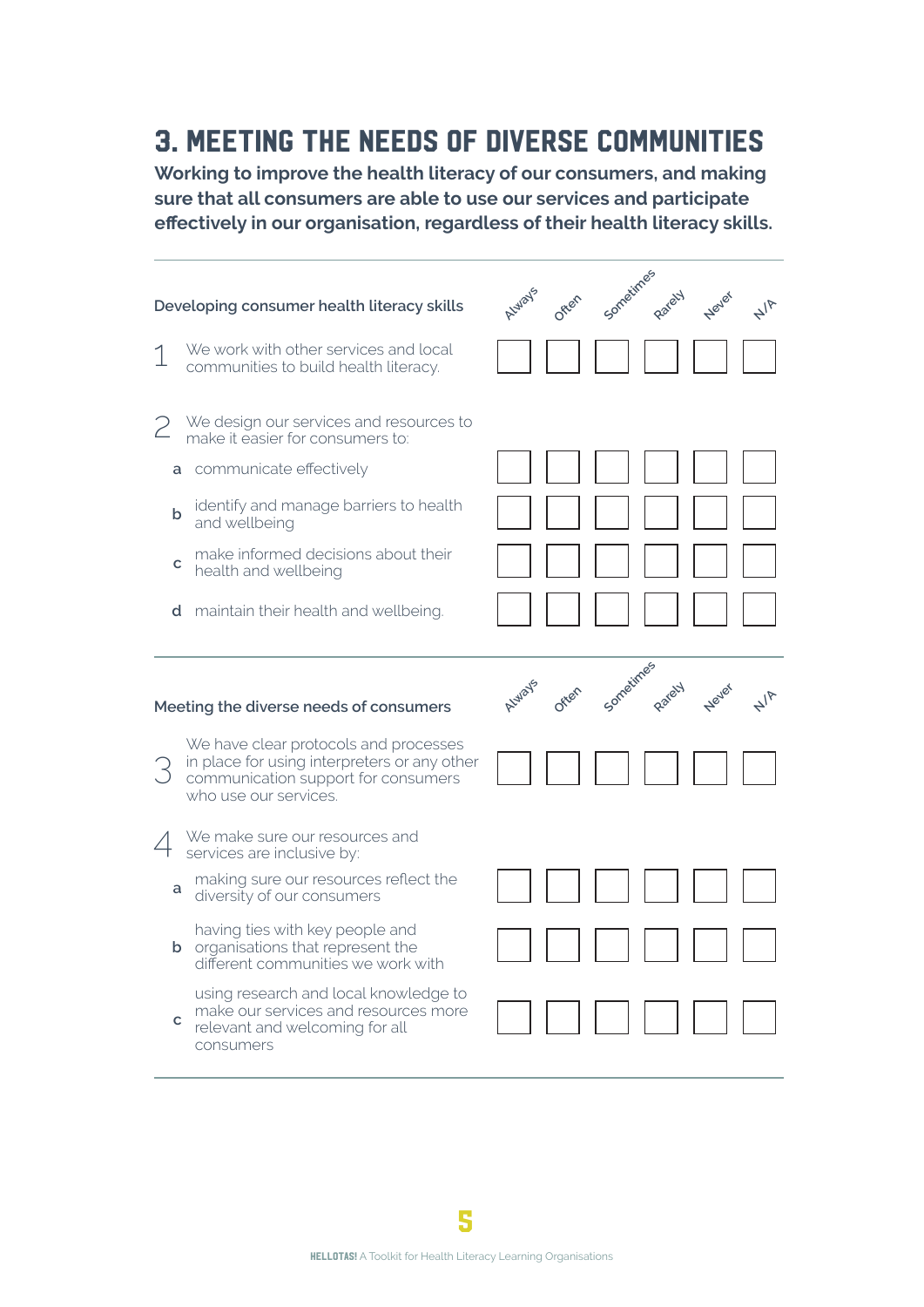|                                                                                                                                                    | utilizer cometime oxiely relief |
|----------------------------------------------------------------------------------------------------------------------------------------------------|---------------------------------|
| Our resources and services meet<br>the needs of people with specific<br>communication needs (such as impaired<br>vision)                           |                                 |
| We support consumers to participate<br>in advisory groups and ensure they are<br>valued and heard                                                  |                                 |
| We offer to pay, reimburse costs, or find<br>other ways to make sure consumers' time<br>is valued when they participate in our<br>advisory groups. |                                 |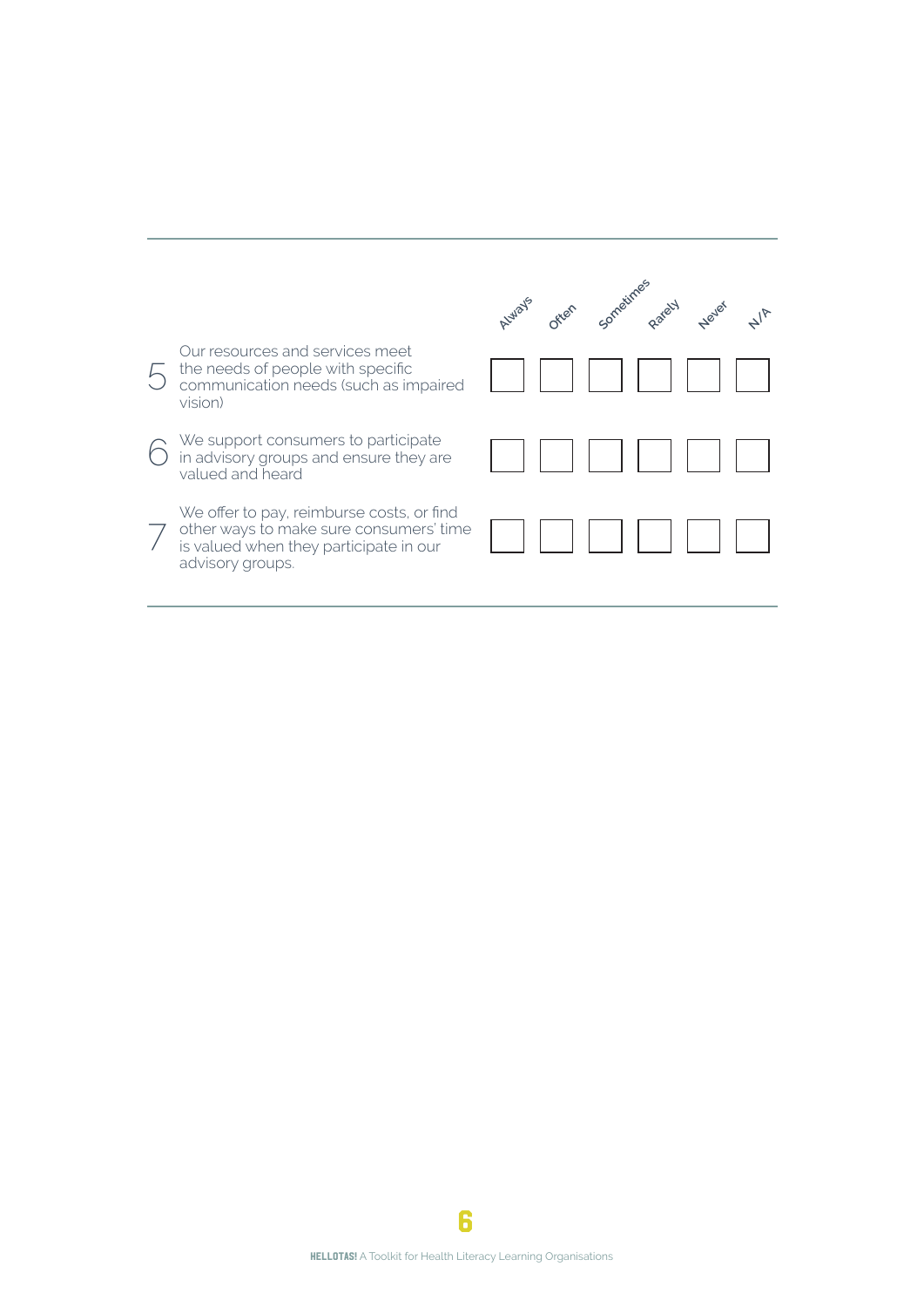## 4. access and navigation

**Helping our consumers to get the services they need, when they need them, in a way that is most suited to them.**

#### **Creating a health literate service environment**

- We support consumers when they come to our organisation by: **a** making it easy for them to find their way (eg. we have clear signs in plain English) **b** providing a comfortable and welcoming environment **c** offer information and opportunities for ensuring all staff are welcoming and **Always Often Sometimes Rarely Never**
- **d** making it clear what consumers need to do, without lots of written information.

|  | <b>ANANAMI</b> |  |  |
|--|----------------|--|--|

 $A/\sqrt{2}$ 

#### **Supporting consumers to understand and use our services**

questions

systems.

2 We support consumers to use our services by:

**a** and cannot offer, including their Rights helping them understand what we can and Responsibilities

**b** being clear about any risks or costs involved

**c** unfamiliar processes, such as electronic helping them understand and use any

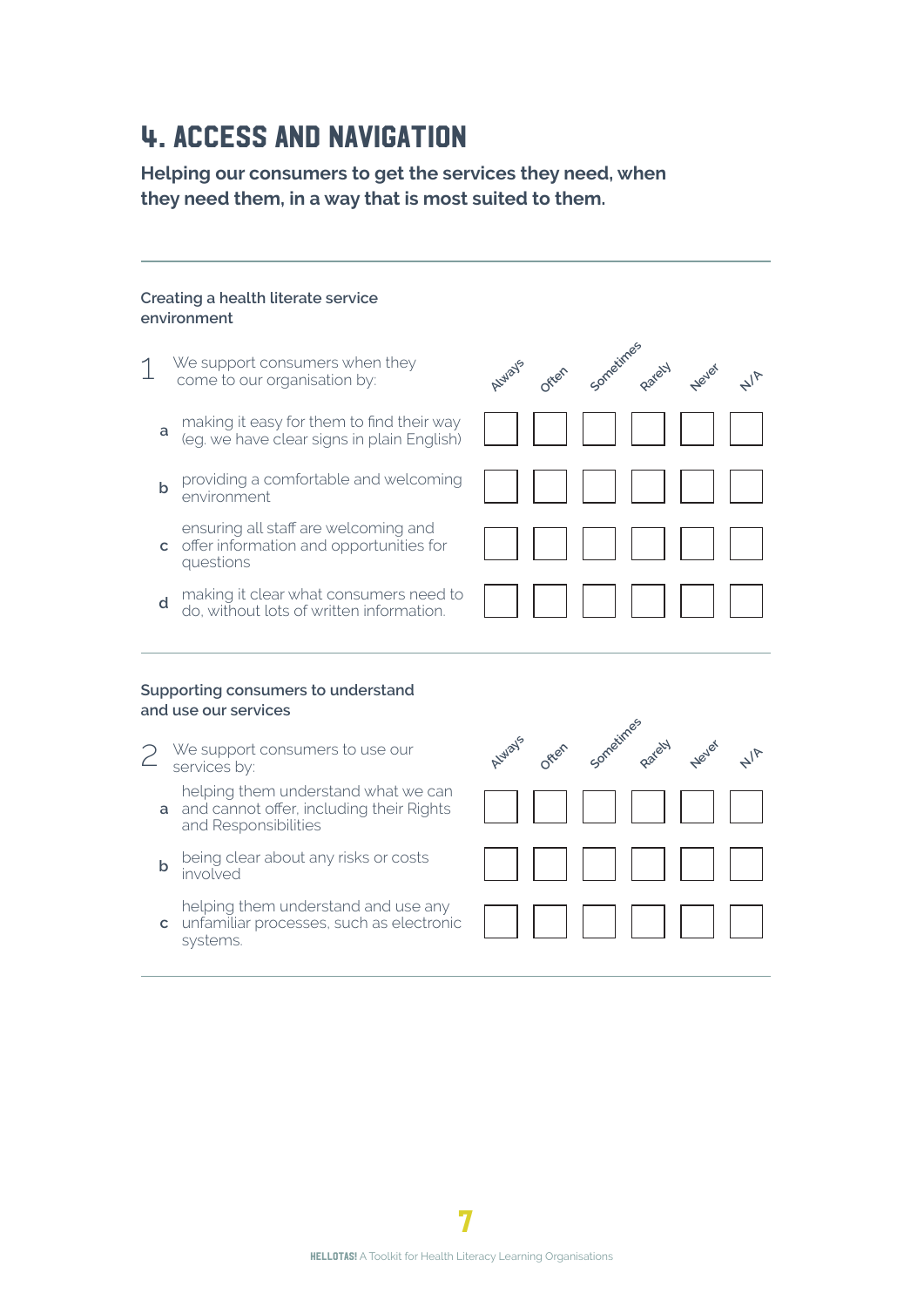#### **Identifying and addressing consumer issues with the systems and services they use**

We work with consumers and other key people in the community to:

find out what makes it hard for consumers to use other important

**a** systems and services they need (such as Centrelink, or the mental health system)

make it easier for consumers to

- **b** access and navigate these systems and services
- **c** and complaints mechanisms for other help consumers to access feedback services.
- 4 We identify issues that make it hard for consumers to use our service (such as transport or child care access) and work with them to make it easier.

# **Always Often** Sometimes **Neve**  $A/\sqrt{2}$

#### **Making clear pathways for consumers to other services**

- We support consumers to connect easily with other services by:
- **a** our information on other community having processes in place to make sure services and resources is up to date
- **b** informing consumers about available services and any associated costs
- **c** we make for them, including any steps informing consumers about any referrals needed to get there

informing consumers about what information we need to share with other

- **d** services they are referred to, and asking them if they would like us to share any other information
	- following up with consumers after
- **e** a referral is made to see if any more support is needed.

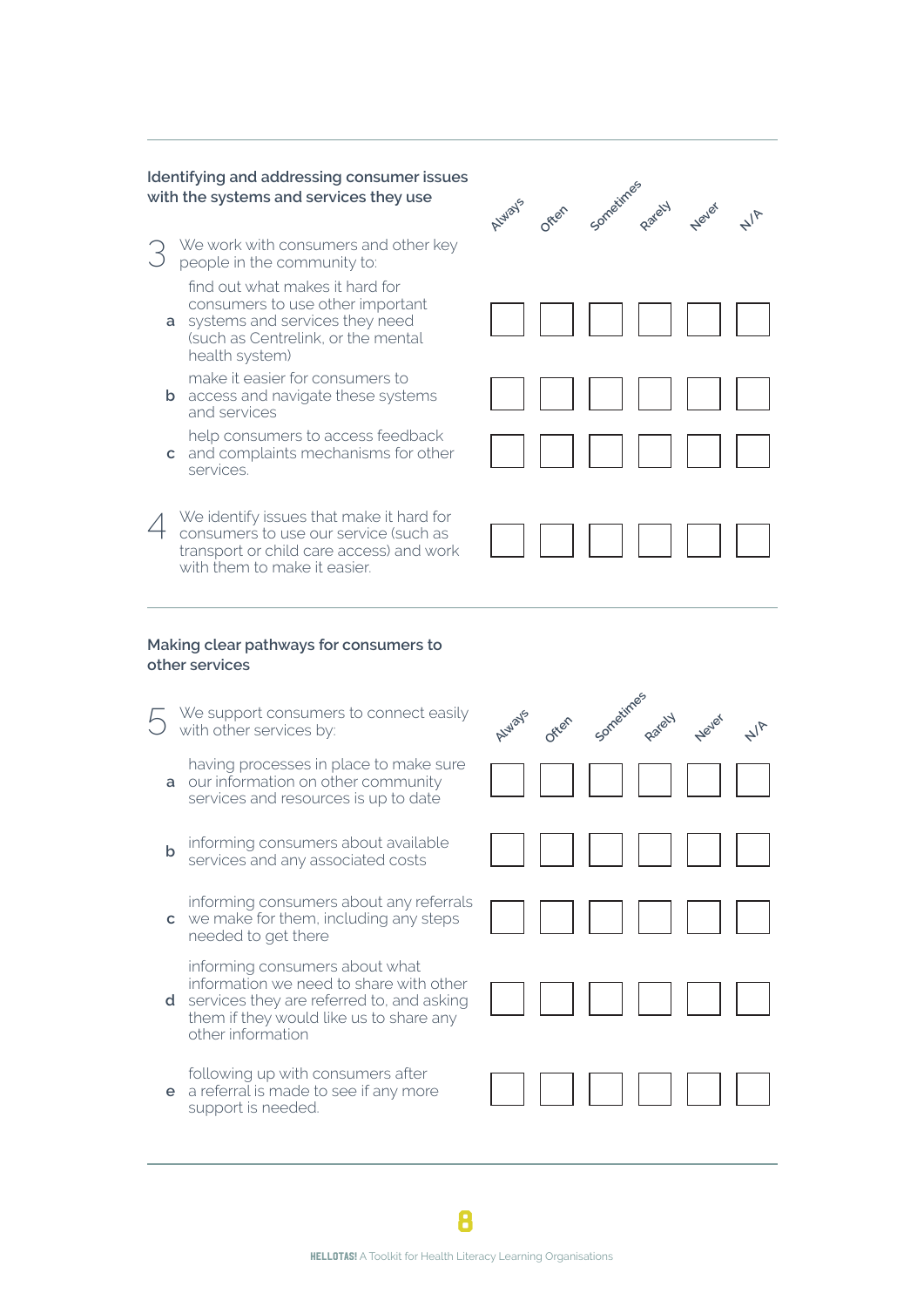## 5. communication

**Communicating clearly at all times. This includes communication within our organisation, as well as with consumers.**

### **Communicating clearly in interactions with consumers** 1 We support consumers to use our services by: **<sup>a</sup>** using plain language to explain a technical concepts **b** checking our consumers understand the information we give them **c** using interpreters for consumers with diverse communication needs **d** supports effective communication (eg. making sure our physical environment having quiet areas for conversations, good lighting) **e** using active listening skills **<sup>f</sup>** approaching consumers with empathy, openness, curiosity, dignity and respect. **Communicating clearly within our Always Often Sometimes Rarely Never**

 $4\sqrt{5}$ 

## **organisation**

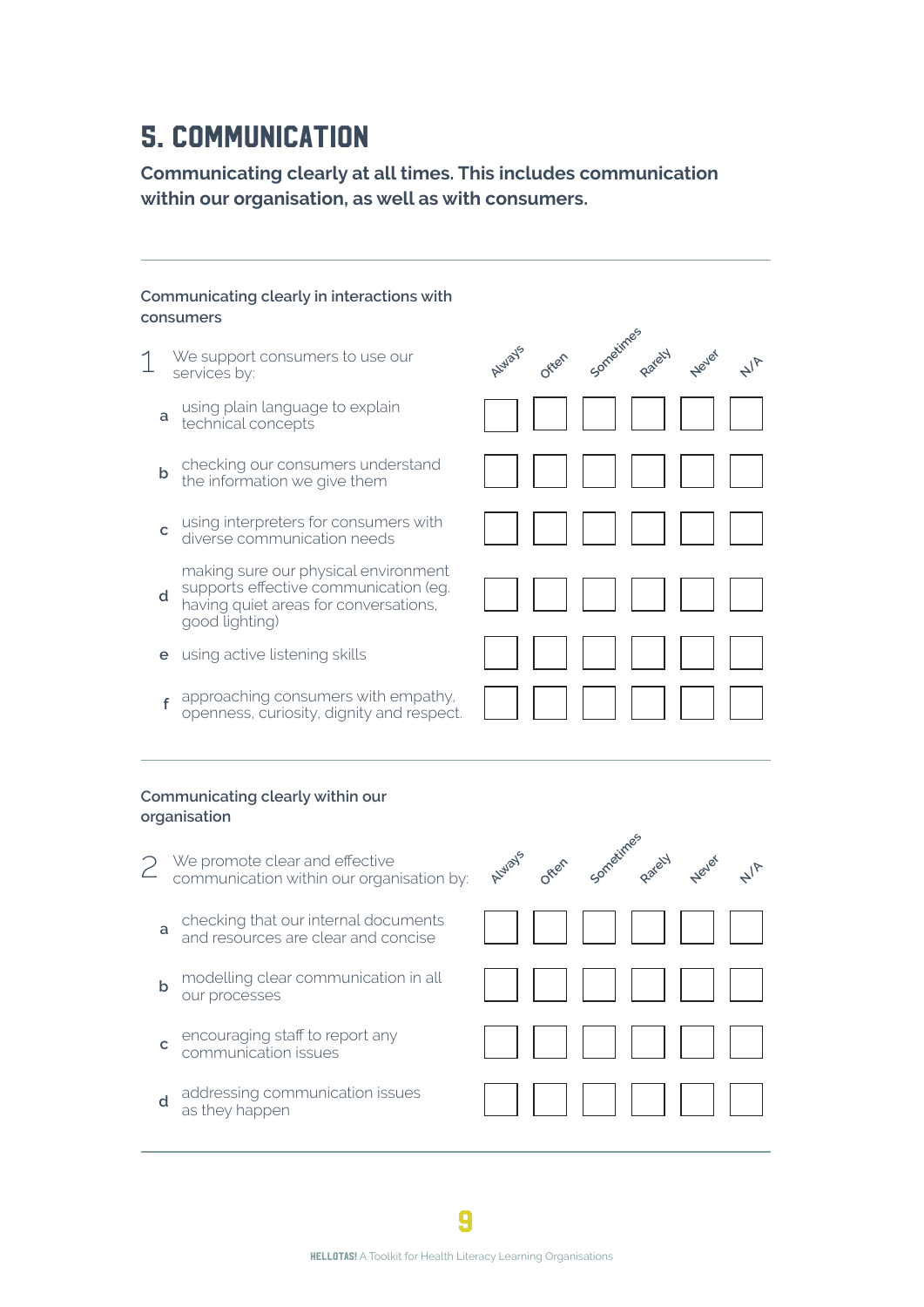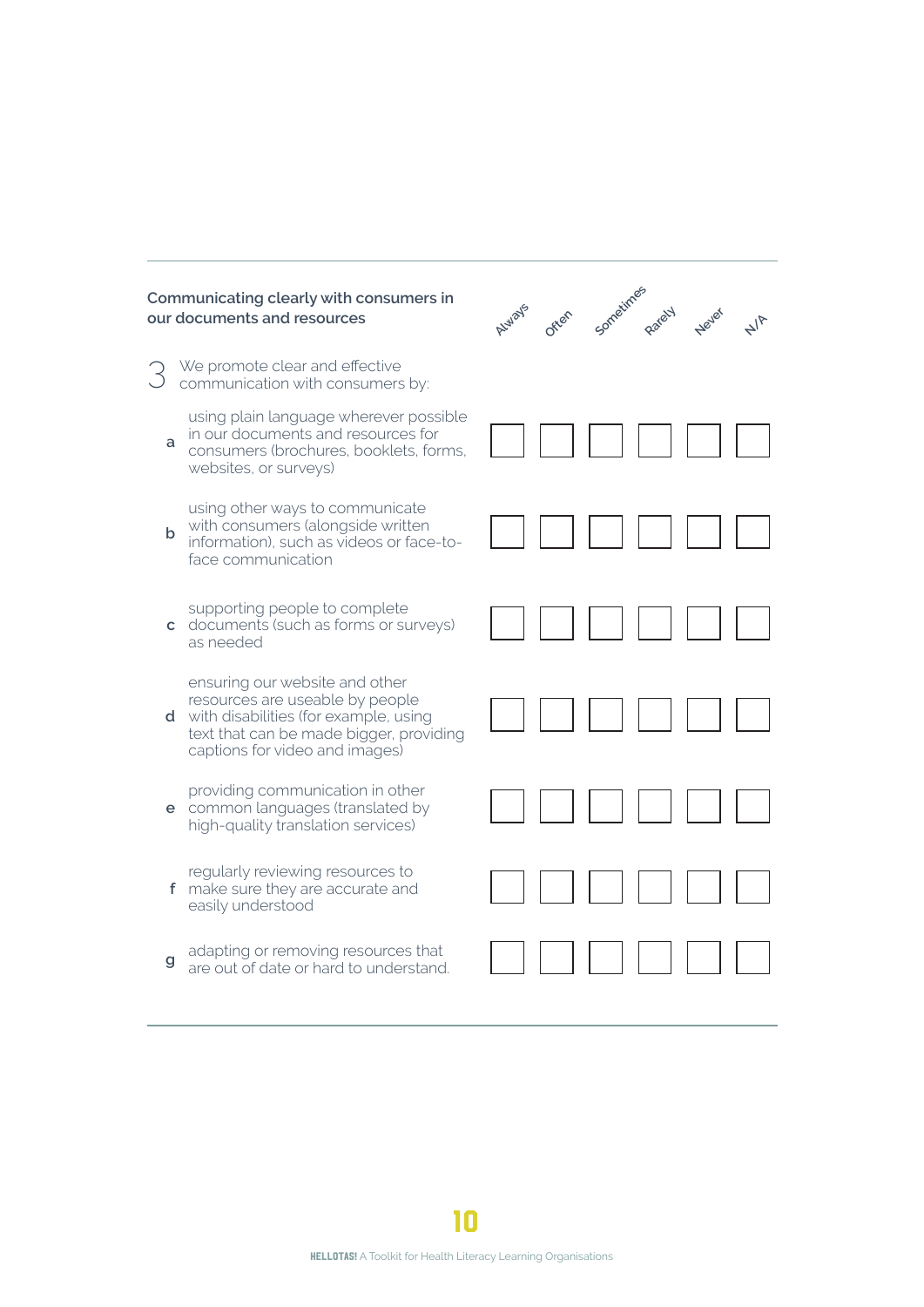## 6. leadership and management

**Valuing health literacy as part of our culture and core business, working towards health literacy goals, and demonstrating leadership in the community by working with others to improve health literacy.**

| Valuing health literacy as part of our core<br>business |                                                                                                                                                                         | <b>Sometim</b><br>Never |
|---------------------------------------------------------|-------------------------------------------------------------------------------------------------------------------------------------------------------------------------|-------------------------|
|                                                         | Our Mission Statement and policies<br>support health literacy.                                                                                                          |                         |
| 2                                                       | We have one or more individuals in our<br>organisation who are responsible for<br>keeping health literacy on our radar (such<br>as a health literacy champion or team). |                         |
| 3                                                       | We check the health literacy<br>understanding of management and<br>Board members on a regular basis,<br>and offer skills development.                                   |                         |
|                                                         | We seek advice about health literacy<br>from experts in the field (including our<br>consumers).                                                                         |                         |
|                                                         | Setting and achieving health literacy goals                                                                                                                             |                         |
|                                                         | We talk about health literacy in our<br>planning processes and specify health<br>literacy goals, actions and outcomes.                                                  |                         |
|                                                         | We regularly review progress towards<br>our health literacy goals as part of our<br>continuous quality improvement.                                                     |                         |
|                                                         | We allocate resources to achieve<br>health literacy goals.                                                                                                              |                         |